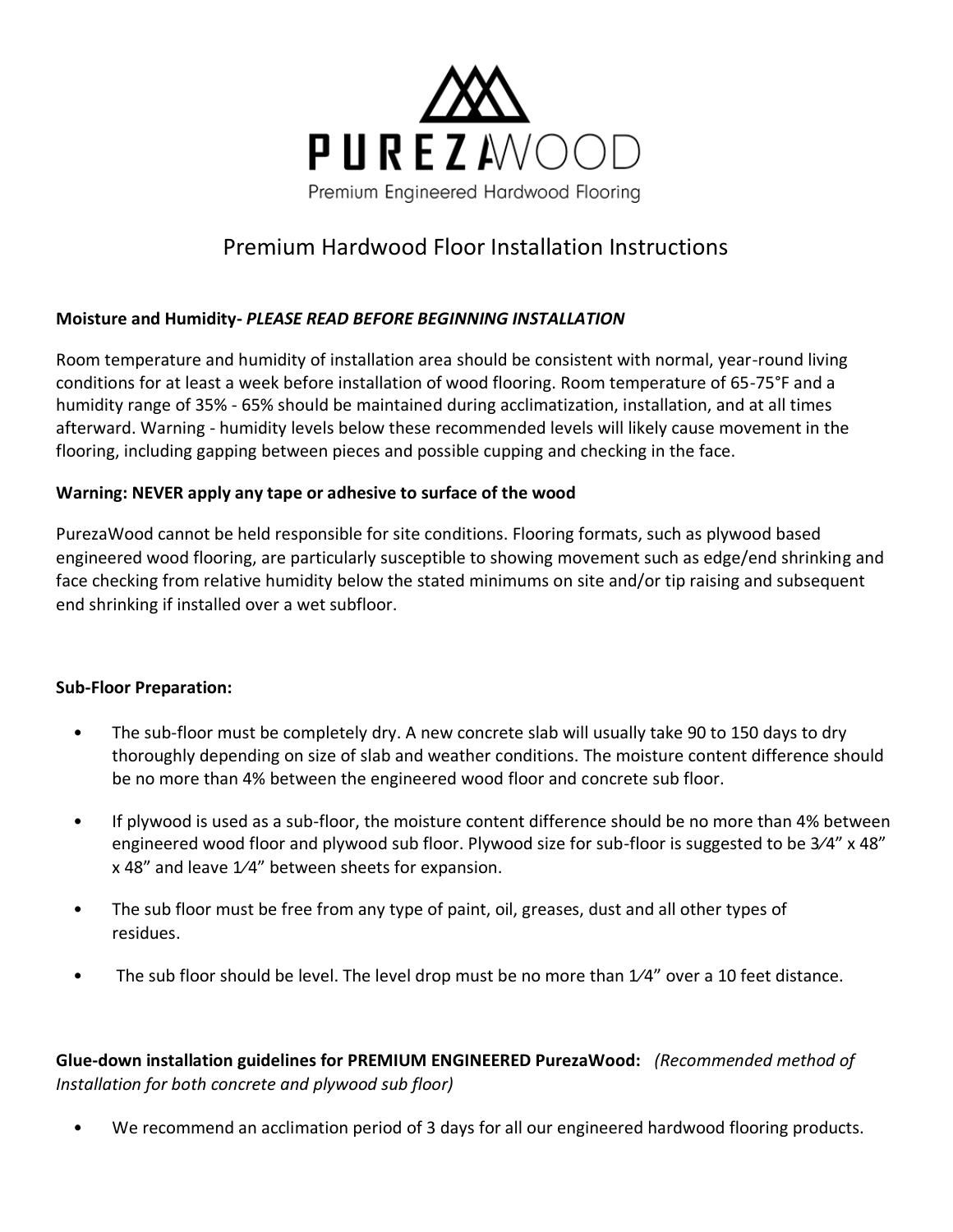- Test Sub-Floor before every installation. (Please follow Sub-Floor Preparation instruction listed above).
- Apply a moisture barrier to slab. Bostik's MVP is recommended.
- A Urethane based adhesive should be used exclusively. Bostik's BEST<sup>®</sup> glue is recommended.
- Use Bostik's Ultra-Set® SingleStepTM to protect against moisture and install in one application. Read the glue manufacturer's instructions, which is always printed in details on the glue container to choose the correct size trowel.
- Create a working line parallel to the starting wall, in multiples of our engineered plank width, to set up the baseline of installation.
- Following the spread rate, curing time, spread the glue evenly on the sub-floor to cover the area the installer can lay the planks in time for best result of the glue.
- Lay one row of plank along the entire length of work line. Add each additional row of flooring, watching the pattern repeat and offsetting or staggering the joints at least 6 inches.
- A 1/2" expansion space should be left around the perimeter.
- Roll whole floor with a 150 lb. Roller within 3-6 hours after installation.
- Finished areas should be covered with a protective paper immediately after installation to prevent damage from installation process

## **Nail-Down installation guidelines for PREMIUM ENGINEERED PurezaWood:** *(ONLY FOR PLYWOOD SUB FLOOR)*

- We recommend an acclimation period of 3 days for all our engineered hardwood flooring products.
- A 15 lb. felt paper moisture barrier should be applied to the plywood sub-floor with 6" overlaps before installing the new wood floor.
- Create a working line to the starting wall, in multiples of our solid plank width.
- Install the first row of wood with the groove side towards the wall using top nails as necessary to hold the first row firm and in place. Adjust as necessary.
- Use adjustable pneumatic power hammer or nailing machine with 1  $1/2'' 2''$  nails as is required and make sure nailing foot is appropriate to the nails / staples used. To avoid damage to the tongue be sure to adjust for proper pressure on the compressor.
- Add and adjust each additional row of wood planks, offset or stagger the end joints at least 6" to prevent repeating the pattern.
- A 1/2" expansion space should be left around the perimeter.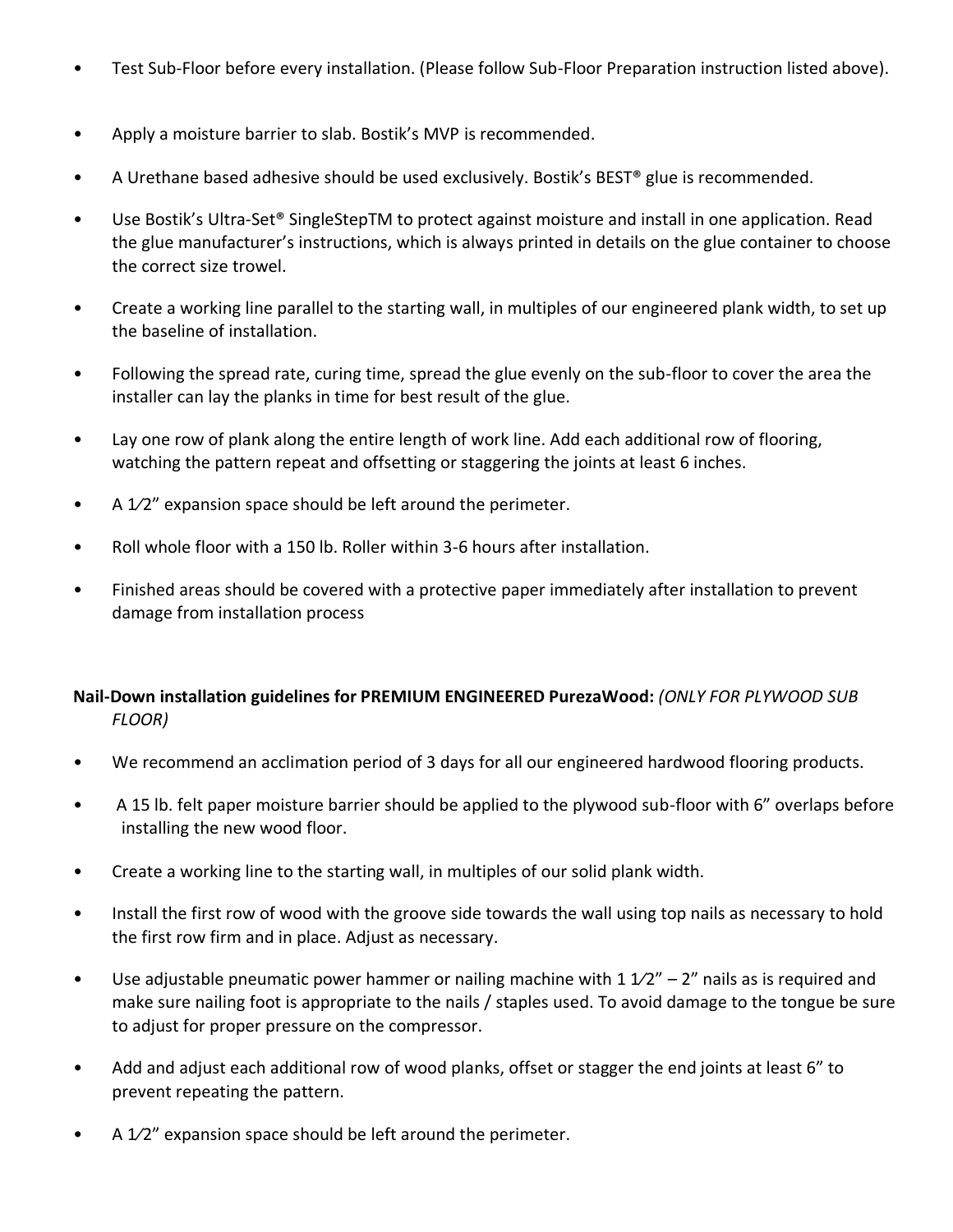Finished areas should be covered with a protective paper immediately after installation to prevent damage from installation process.

**Floating installation guidelines for PREMIUM ENGINEERED PurezaWood** *(Floating floor installation is done solely at the owners' & installers' risk)*

- We recommend an acclimation period of 3 days for all our engineered hardwood flooring products.
- Test Sub-Floor before every installation. (Please follow Sub-Floor Preparation instruction listed above).
- Apply a moisture barrier to slab. SLC EP21 moisture barrier is recommended.
- After the moisture barrier has cured and dried apply a floating floor poly-foam underlayment, please follow manufacturer's installation instructions.
- Floating floors are probably one of the hardest installations to start as the boards want to move around on you in the starting area. It is imperative the first few rows be straight and gap free. Create a working line parallel to the starting wall, in multiples of our engineered plank width, to set up the baseline of installation.
- A bead of adhesive is should be applied all along the groove of each plank, Cal-Flor's EuroBond D3 Floating Floor Glue is recommended
- Lay one row of plank along the entire length of work line. Add each additional row of flooring, watching the pattern repeat and offsetting or staggering the joints at least 6 inches.
- A 1/2" expansion space should be left around the perimeter.
- Finished areas should be covered with a protective paper immediately after installation to prevent damage from installation process.

#### **NOTES:**

- Per NWFA recommendations, if you find yourself needing to paper the flooring after it has been installed, tape paper to paper and not directly to the floor itself. Not properly following the previously stated installation instructions could void warranty
- A floating floor installation method requires more cleanup as glue squeezes out of the tongue & groove when the boards are tapped into place. Measure the application along the grove carefully to avoid excess glue spillage. Excessive glue spillage will void the warranty of your PurezaWood floors. Immediate clean up is required, any glue not cleaned within minutes will leave stain marks.
- After installation of your new Premium Engineered PurezaWood floor it is recommended that you clean your floors thoroughly using high-quality parquet cleaner. It is also recommended to refresh your floor with high-quality maintenance oil to bring back the luster and beauty of your new floor.